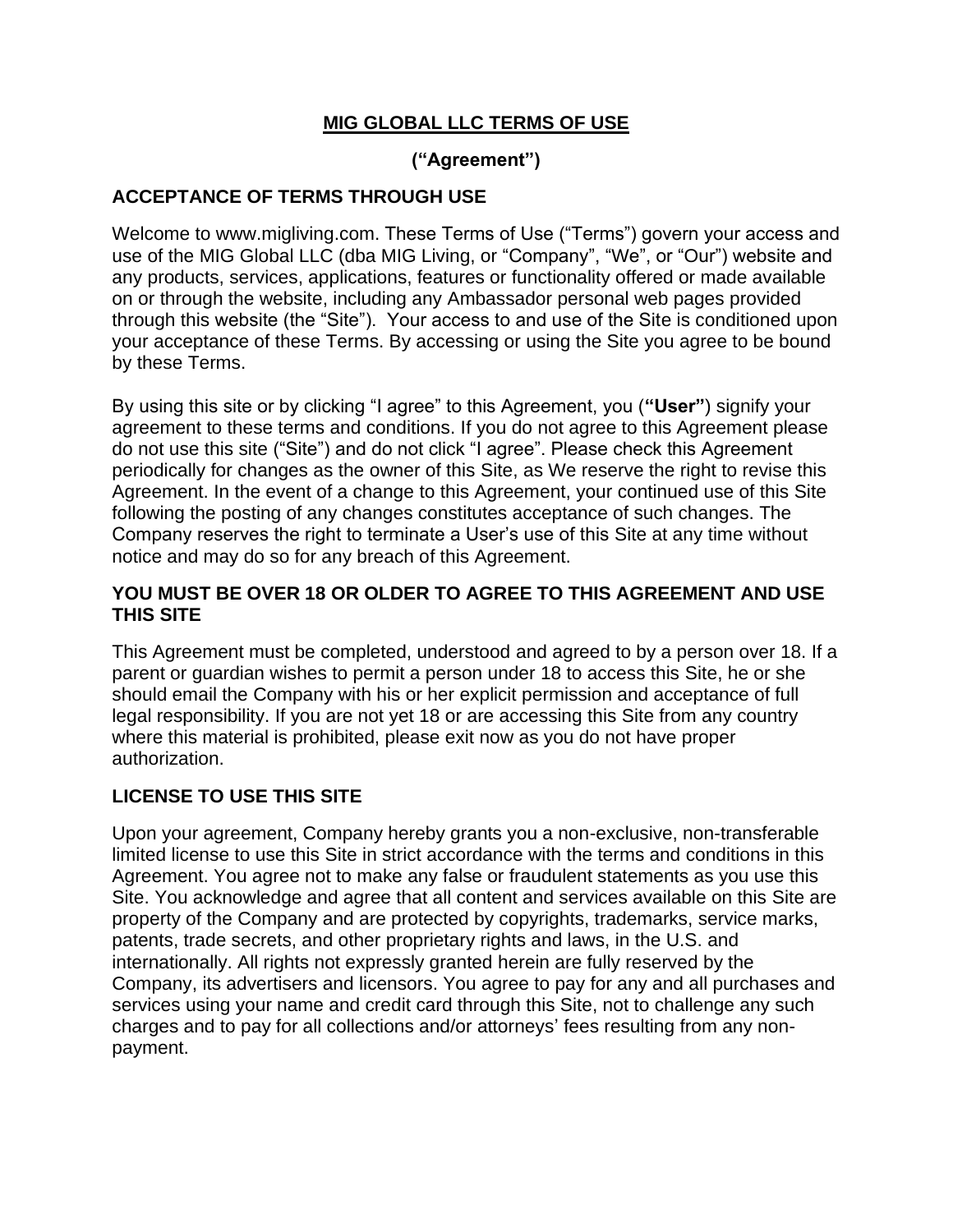## **LICENSE RESTRICTIONS**

#### **Use**

Except as may be explicitly permitted, you agree not to save, download, cut and paste, sell, license, rent, lease, modify, distribute, copy, reproduce, transmit, publicly display, publicly perform, publish, adapt, edit, or create derivative works from materials from this Site. Systematic retrieval of data or other content from this Site to create or compile, directly or indirectly, a collection, database or directory without written permission from the Company is directly prohibited. In addition, use of the content or materials for any purpose not expressly permitted in this Agreement is prohibited.

## **Security**

You agree that if you are issued a Username and Password by the Company, you shall use your best efforts to prevent access to this Site through your Username and Password by anyone other than yourself, including but not limited to, keeping such information in strict confidence, notifying the Company immediately if you discover loss or access to such information by an unauthorized party and by using a secure Username and Password not easily guessed by a third party.

You agree that you shall not try to reverse assemble, reverse compile, decompile, disassemble, translate or otherwise alter any executable code, contents or materials on or received via this Site. You understand that such actions are likely to subject you to serious civil and criminal legal penalties and that the Company shall pursue such penalties to the full extent of the law to protect its rights and the rights of its other licensors.

## **Export**

You agree that you shall comply with all applicable export and import control laws and regulations in your use of this Site, or materials or services received through this Site, and, in particular, you shall not export or re-export anything on or received through this Site in violation of local or foreign export laws and/or without all required U.S. and foreign government licenses.

#### **Errors and Corrections**

While we use reasonable efforts to include accurate and current information on our Site, we do not warrant or represent that the Site will be error-free. Data entry errors or other technical problems may sometimes result in inaccurate information being shown. We reserve the right to correct any inaccuracies or typographical errors on our Site, including pricing and availability of products and services, and shall have no liability for such errors. We may also make improvements and/or changes to the Site's features, functionality, or content at any time. If you see any information or description you believe to be incorrect, please contact us and we'll verify it for you.

## **LINKS TO OTHER WEBSITES**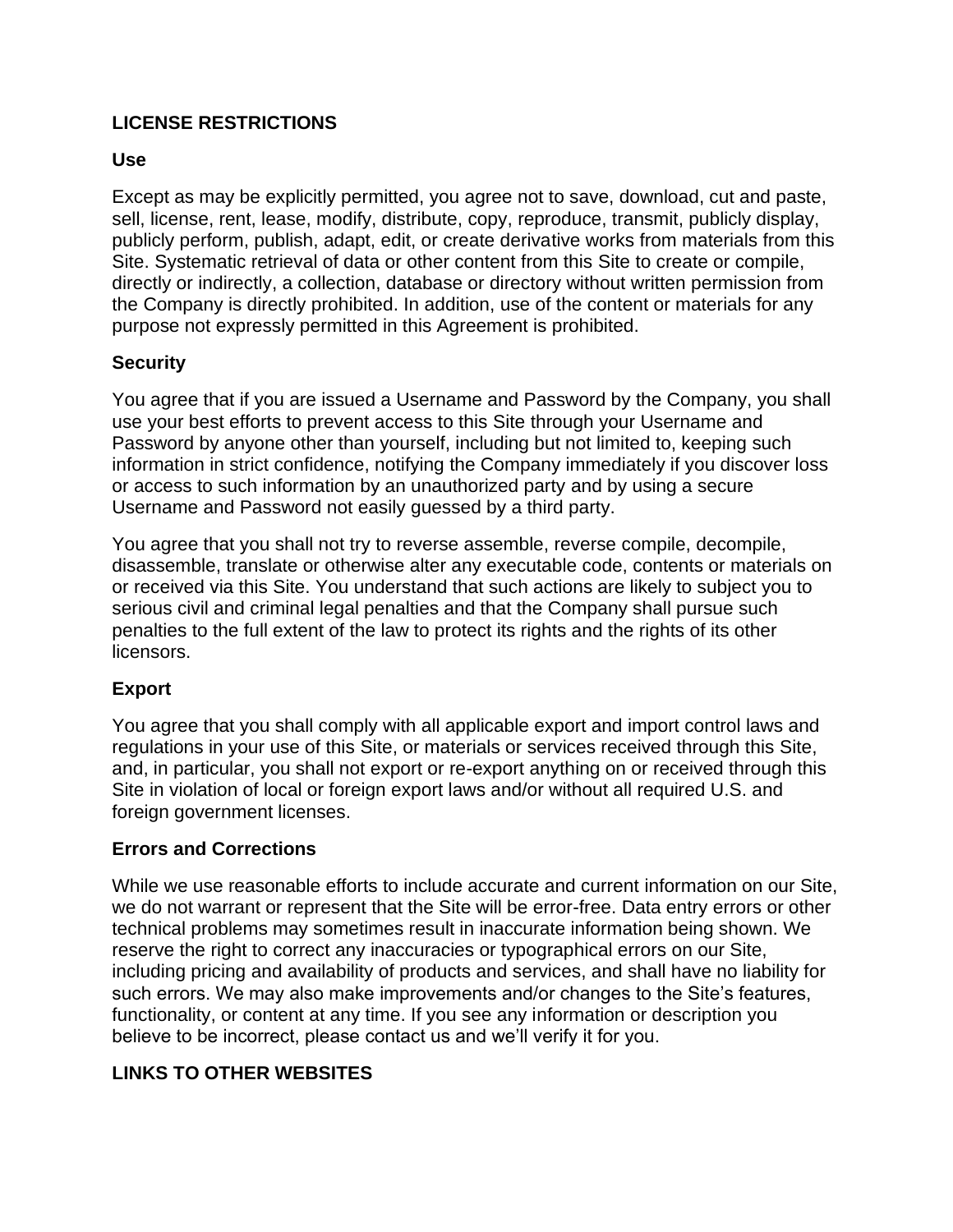Our Site contains links to other websites for your information and convenience, or to provide additional shopping for various other goods and services through our Merchant and Services Partners. These third-party websites are responsible for, and undertake to maintain, their own site terms of use. We suggest that you carefully review the terms of use of each site you choose to access from our Site.

## **USER'S LICENSE GRANT TO SITE**

Except with regard to personal information, all information which you post on this Site or communicate to the Company through this Site (collectively "Submissions") shall forever be the property of the Company. The Company shall not treat any submission as confidential and shall not incur any liability as a result of any similarities that may appear in future Company services or products. Without copy, the Company shall have exclusive ownership of all present and future existing rights to any Submission of every kind and nature everywhere. You acknowledge that you are fully responsible for the message, including its legality, reliability, appropriateness, originality and copyright. You hereby represent and warrant that your Submission does not infringe the rights of any third party.

## **USER CONDUCT**

By using features of this Site that allow you to post or otherwise transmit information to or through this Site, or which may be seen by other users, you agree that you shall not upload, post, or otherwise distribute or facilitate distribution of any content – including text, communications, video, software, images, sounds, data, or other information – that:

A. is unlawful, threatening, abusive, harassing, defamatory, libelous, deceptive, fraudulent, invasive of another's privacy, tortious, obscene, sexually explicit or graphic, or otherwise in violation of this Site's rules or policies;

B. infringes any patent, trademark, service mark, trade secret, copyright, moral right, right of publicity, privacy or other proprietary right of any party;

C. constitutes unauthorized or unsolicited advertising, junk or bulk email (also known as "spamming"), chain letters, any other form of unauthorized solicitation, or any form of lottery or gambling;

D. contains software viruses or any other computer code, files, or programs that are designed or intended to disrupt, damage, or limit the functioning of any software, hardware, or telecommunications equipment or to damage or obtain unauthorized access to any data or other information of any third party; or

E. impersonates any person or entity, including any employee or representative of this Site, its licensors or advertisers.

You also agree that you shall not harvest or collect information about the users of this Site or use such information for the purpose of transmitting or facilitating transmission of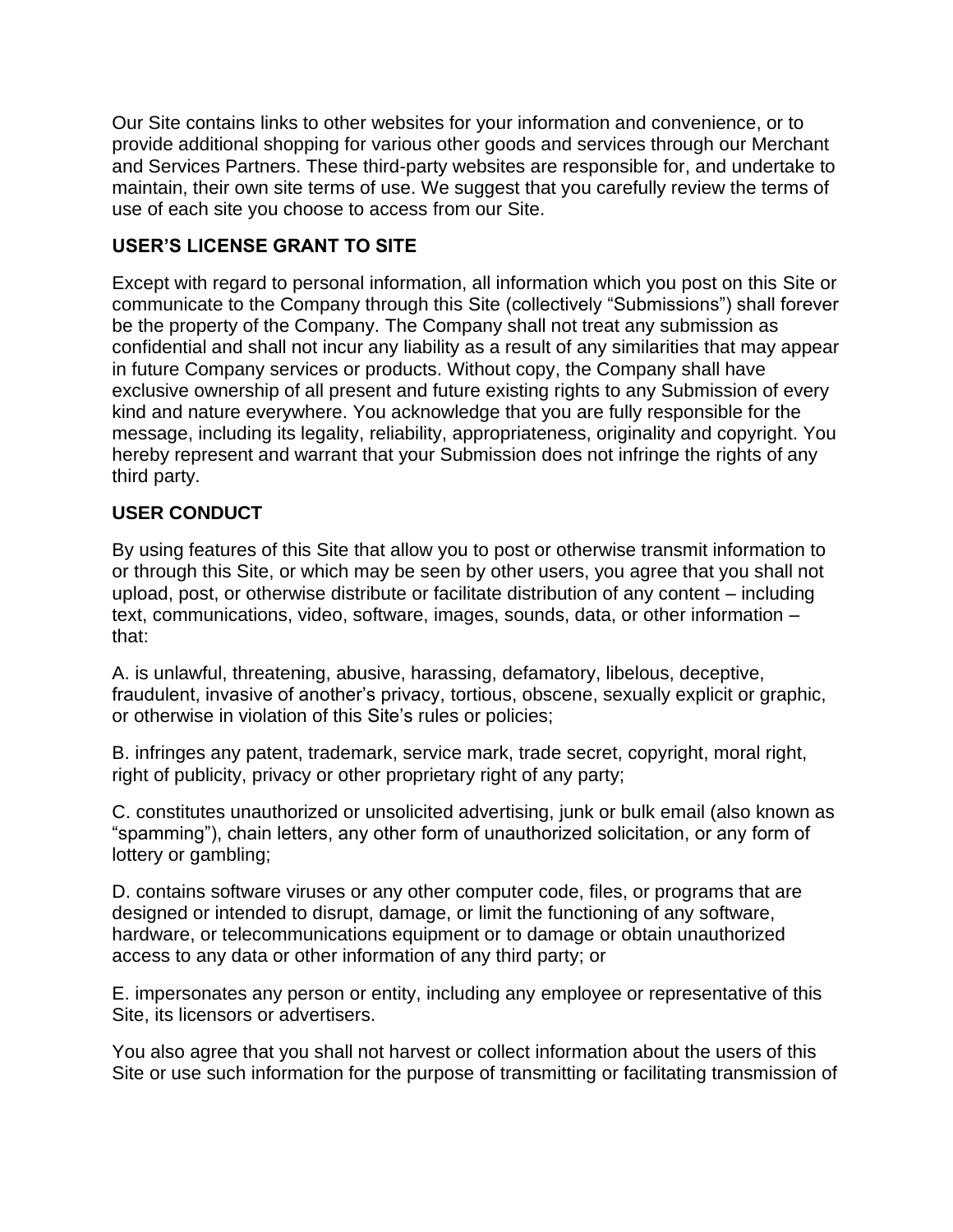unsolicited bulk electronic email or communications for any other commercial purpose of your own or a third party.

You further agree that you shall not solicit or collect information, or attempt to induce any physical contact with, anyone 18 years old or younger without appropriate parental consent.

This Site generally does not pre-screen, monitor, or edit the content posted by users of this Site. However, this Site and its agents have the right, at their sole discretion, to remove any content that, in this Site's sole judgment, does not comply with the Site Submission Rules or is otherwise harmful, objectionable, or inaccurate. This site is not liable for any failure, delay, damages or results, in removing such content.

You agree that your use of this Site may be suspended or terminated immediately upon receipt of any notice which alleges that you have used this Site in violation of these Rules and/or for any purpose that violates any local, state, federal or law of other nations, including but not limited to the posting of information that may violate third party rights, that may defame a third party, that may be obscene or pornographic, that may harass or assault other, that may violate hacking or other criminal regulations, etc. of its agents, officers, directors, contractors or employees. In such event, you agree that the owner of this Site may disclose your identity and contact information, if requested by a government or law enforcement body or as a result of a subpoena or other legal action, and the owner of this Site shall not be liable for damages or result of a subpoena or other legal action, and the owner of this Site shall not be liable for damages or results thereof, and you agree not to bring any action or claim against the owner of this Site for such disclosure.

# **INTELLECTUAL PROPERTY RIGHTS**

# **1. Copyright**

The Site design, text, content, selection and arrangement of elements, organization, graphics, compilation, magnetic translation, digital conversion, and other matters related to the Site are protected under applicable copyright laws, ALL RIGHTS RESERVED. The posting of any such elements on the Site does not constitute a waiver of any right in such elements. You do not acquire ownership rights to any such elements viewed through the Site. Except as otherwise provided herein, none of these elements may be used, copied, reproduced, downloaded, posted, displayed, transmitted, mechanical, photocopying, recording, or otherwise, without Company's prior written permission.

## **2. Trademark**

The MIG Living name, logo, and all product names, company names, and other logos, unless otherwise noted, are trademarks and/or trade dress of MIG Global LLC. The use or misuse of any Marks or any other materials contained on the Site, without the prior written permission of their owner, is expressly prohibited.

# **THIRD PARTY SITES**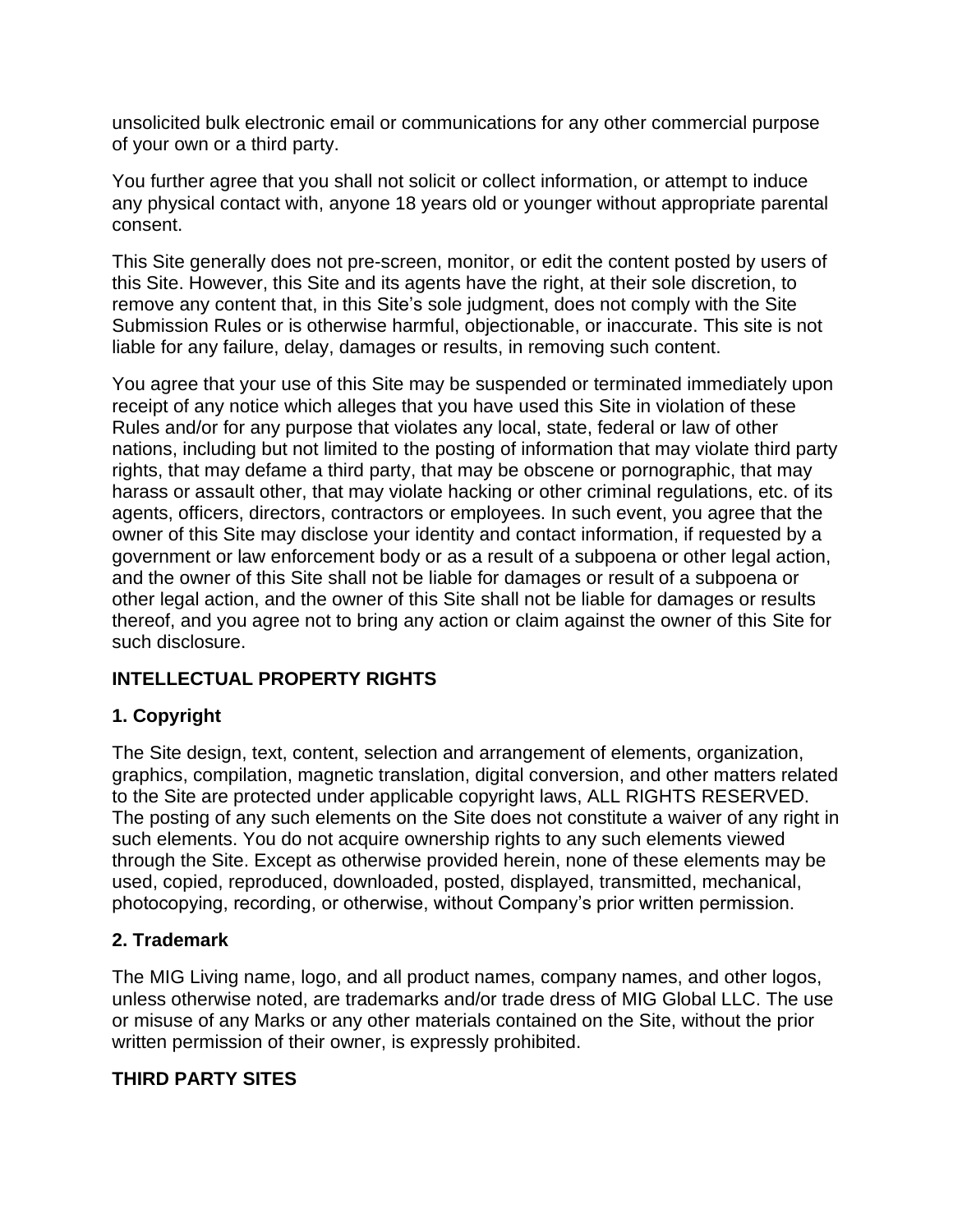You may be transferred to online merchants or other third-party sites through links or frames from this Site. You are cautioned to read their Terms and Conditions and/or Privacy Policies before using such sites. These sites may contain information or material that is illegal, unreasonable or that some people may find inappropriate or offensive. These other sites are not under the control of the Company and are not monitored or reviewed by the Company. The inclusion of such a link or frame does not imply endorsement by the Company, its advertisers or licensors, any association with its operators and is provided solely for your convenience. You agree that the Company and its licensors have no liability whatsoever from such third-party sites and your usage of them.

# **DISCLAIMER OF WARRANTIES**

The Company, its advertisers and licensors make no representation or warranties about this Site, the suitability of the information contained on or received through use of this Site, or any service or products received through this Site. All information and use of this Site are provided "as is" without warranty of any kind. The Company, advertisers and/or its licensors hereby disclaim all warranties without regards to this Site, the information contained or received through use of this Site, and any services or products received through this Site, including all express, statutory, and implied warranties of merchantability, fitness for a particular purpose, title and non-infringement. The Company, advertisers and/or its licensors do not warrant that the contents or any information received through this Site are accurate, reliable or correct; that this Site will be available at any particular time or location; that any defects or errors will be corrected; or that the contents of any information received through this site is free of viruses or other harmful components. Your use of this Site is solely at your risk. User agrees that it has relied on no warranties, representations or statements other than in this agreement. Because some jurisdictions do not permit the exclusion of certain warranties, these exclusions may not apply to you but shall apply to the maximum extent permitted by law of your jurisdiction.

# **LIMITATION OF LIABILITY**

Under no circumstances shall the Company, advertisers and/or its licensors be liable for any direct, indirect, punitive, incidental, special, or consequential damages that result from the use or inability to use, this Site. This limitation applies whether the alleged liability is based on contract, tort, negligence, strict liability, or any other basis, even if the Company, advertisers and/or its licensors have been advised of the possibility of such damage. Because some jurisdictions do not allow the exclusion or limitation of incidental or consequential damages, the Company, advertisers and/or its respective licensors' liability in such jurisdictions shall be limited to the maximum extent permitted by law of your jurisdiction.

## **INDEMNIFICATION**

You agree to defend, indemnify, and hold harmless the Company, its advertisers, licensors, subsidiaries and other affiliated companies, and their employees, contractors, officers, agents and directors from all liabilities, claims, and expenses, including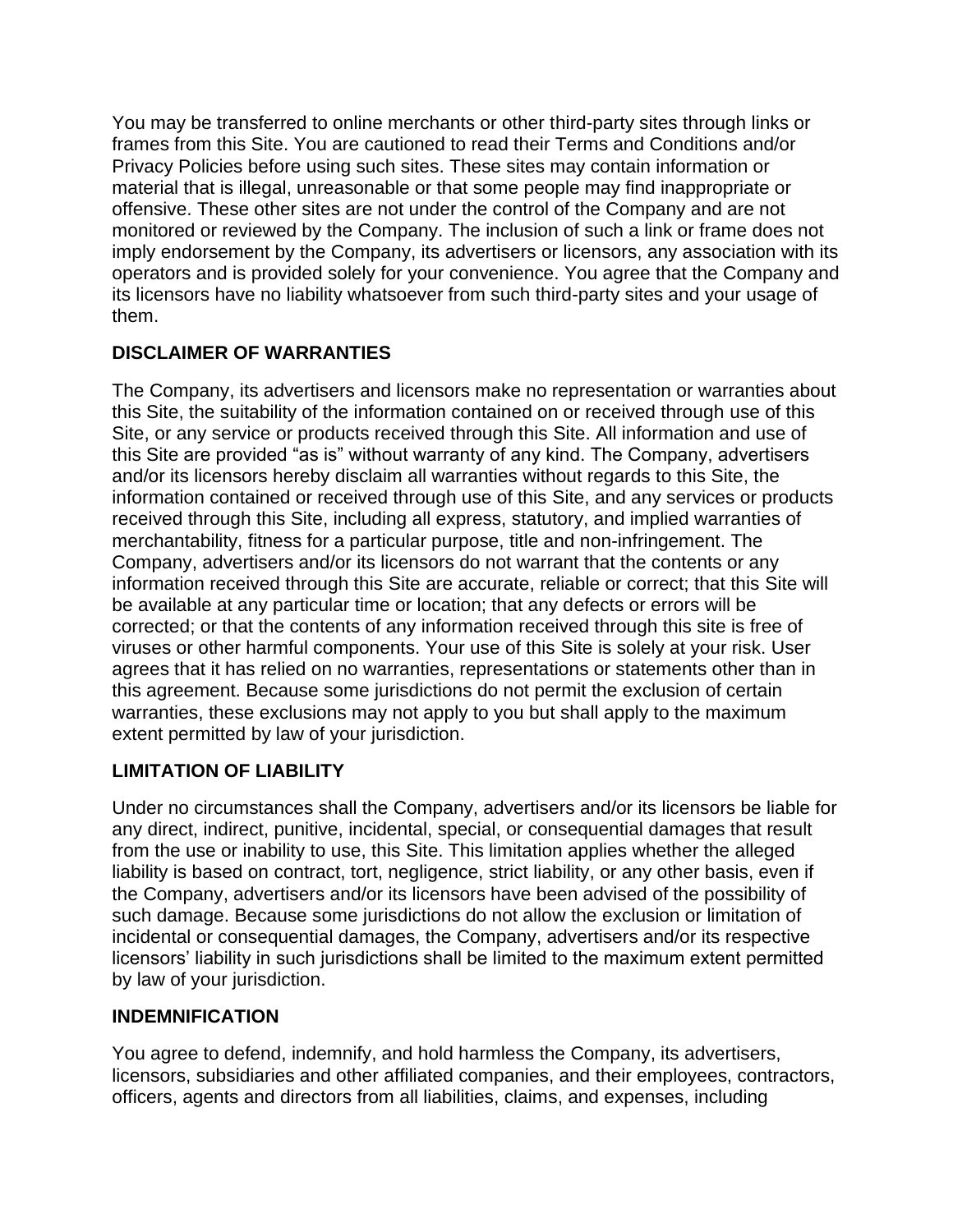attorney's fees, that arise from your use of this Site, or any services, information or products from this Site, or any violation of this Agreement. The Company reserves the right, at its own expense, to assume the exclusive defense and control of any matter otherwise subject to indemnification by you, in which event you shall cooperate with the Company in asserting any available defenses.

## **LEGAL COMPLIANCE**

Company may suspend or terminate this Agreement or User's use immediately upon receipt of any notice which alleges that User has used this Site for any purpose that violates any local, state, federal or law of other nations, including but not limited to the posting of information that may violate third party rights, that may defame a third party, that may be obscene or pornographic, that may harass or assault other, that may violate hacking or other criminal regulations of its agent, officers, directors, contractors or employees. In such event, Company may disclose the User's identity and a subpoena or other legal action, and Company shall not be liable for damages or results thereof and User agrees not to bring any action or claim against Company for such disclosure.

## **CHOICE OF LAW AND FORUM**

This Site (excluding third party linked sites) is controlled by the Company from its offices within the State of Tennessee, United States of America. It can be accessed from all 50 states as well as from other countries around the world to the extent permitted by Site. As each of these places has laws that may differ from Tennessee, by accessing this Site, both you and the Company agree that the statutes and laws of Tennessee shall apply to any actions or claims arising out of or in relation to this Agreement or your use of this Site, without regards to conflicts of laws principles thereof. You and the Company also agree and hereby submit to the filing of any claim only in the exclusive personal jurisdiction and venue of the federal or state courts of Tennessee, and any legal proceedings shall be conducted in English. The Company makes no representation that materials on this Site are appropriate or available for use in other locations and accessing them from territories where their contents are illegal is prohibited.

## **MISCELLANEOUS**

This Agreement incorporates by reference the Site Submission Rules if this Site allows posting and posts such Rules. This Agreement constitutes the entire agreement between the parties related to the subject matter thereof, supersedes any prior or contemporaneous (oral, written or electronic) agreement between the parties and shall not be changed except by written agreement signed by an officer of the Company. If any provision of this Agreement is prohibited by law are held to be unenforceable, the remaining provisions hereof shall not be affected, and this Agreement as much as possible under applicable law shall continue in full force and effect as if such unenforceable provision had never constituted a part hereof and the unenforceable provision shall be automatically amended so as to best accomplish the objectives of such unenforceable provision within the limits of applicable law.